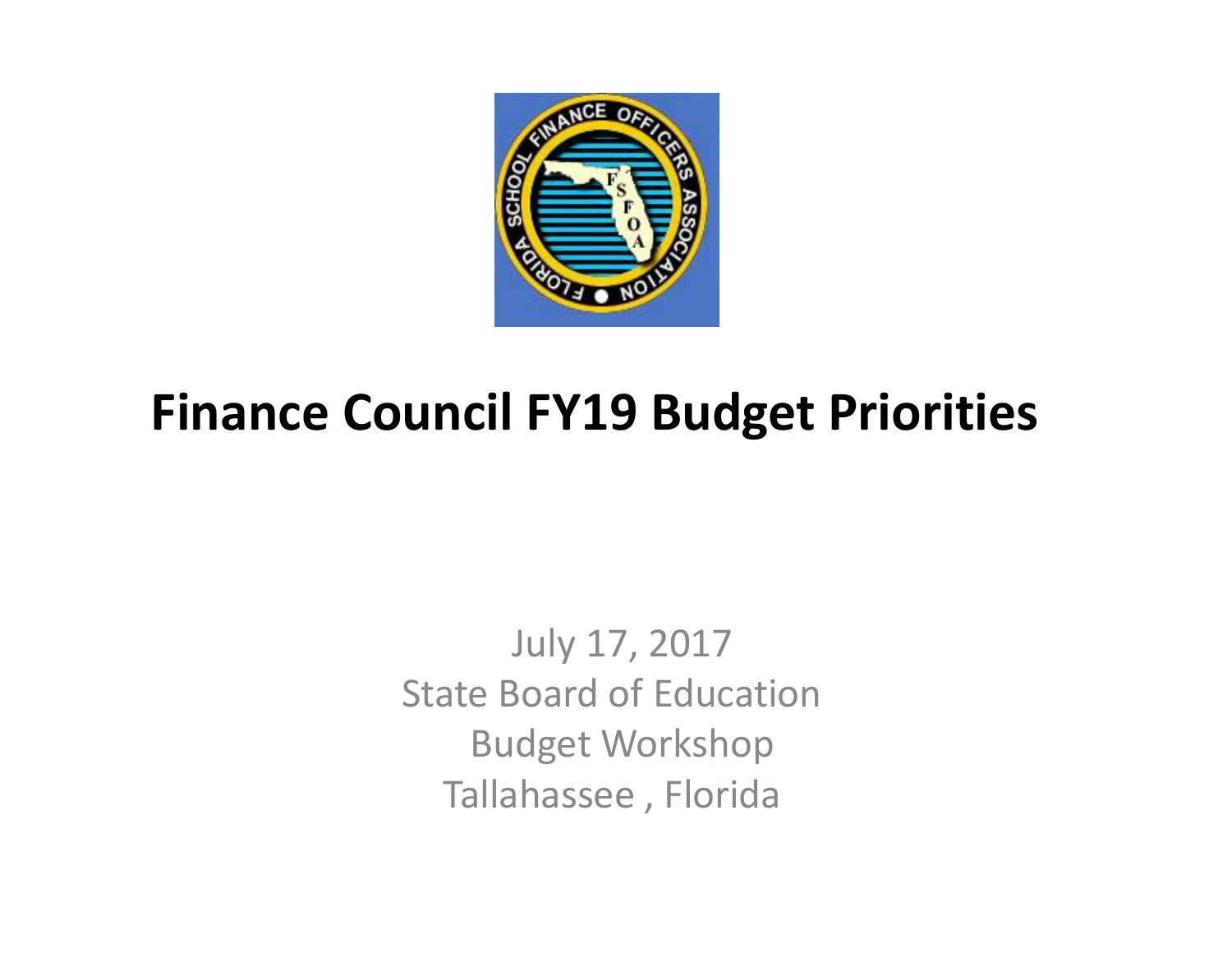# **A Little About the Finance Council**

- The Council represents <sup>a</sup> diverse mix of school districts across the state in terms of size, student demographics, population density, and region.
- All representatives are active finance officers responsible for the financial operations of their respective school districts.
- 21 member Council of Finance Officers
	- 5 small districts (up to 6,000 students)
	- 6 medium districts (6,001 to 30,000 students)
	- 7 large districts (> than 30,000 students)
	- 3 Ex‐Officio Members
- Meet at least 4 times per year, serving as an Advisory Committee to Commissioner of Education.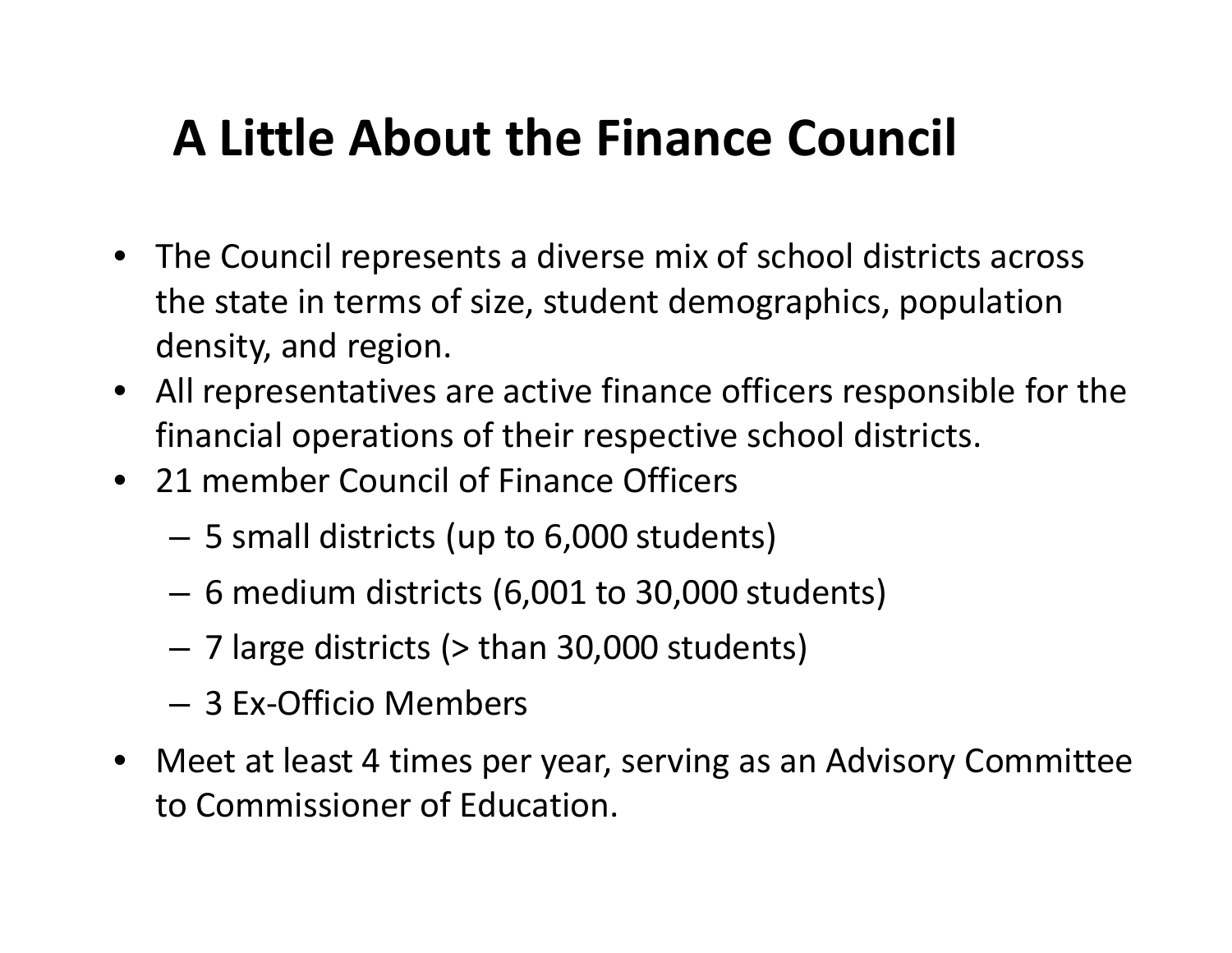# **Top 3 FY19 Budget Priorities**

- **1. Maintain Required Local Effort (RLE)** The Legislature has reduced the RLE school tax rate for the past two years creating a structural imbalance in the state budget.
- **2. Restore Local Capital Outlay Millage (LCOM) Authority to 2.00 Mills ‐** Diminished capital funding caused by <sup>a</sup> 25% reduction to local school board capital improvement taxing authority during the recession has resulted in an alarming backlog of deferred maintenance across the state and compromised local efforts to meet capital demands including construction, technology, and school buses. This situation is exacerbated by the new requirement within HB 7069 to provide charter schools <sup>a</sup> pro‐ rata share of LCOM funding.
- **3. Increase Teacher Salaries** in <sup>a</sup> meaningful sustainable manner that provides <sup>a</sup> livable wage commensurate to the role and responsibilities of this critical profession.

#### *Note: These recommendations stand to benefit both traditional and charter public schools.*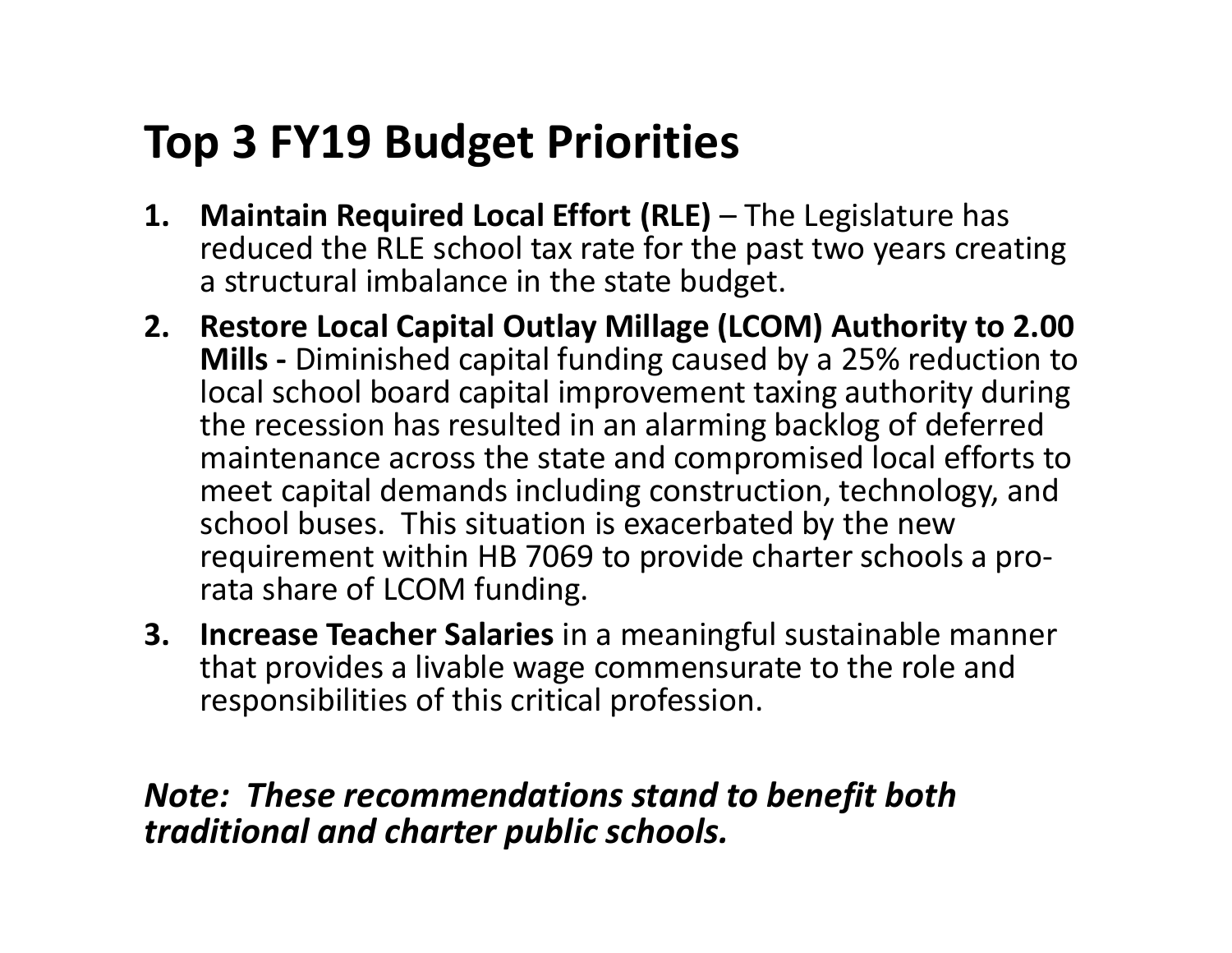# **Limiting RLE to "Roll Back Rate" is Not Sustainable Public Policy**

- Despite FY2018 budget recommendations by the State Board of Education (SBOE), Governor, and Senate to maintain the RLE school tax rate, the Legislature ultimately followed the House's lead to reduce the RLE to the "roll back rate" for the second consecutive year.
- Over \$1 Billion in General Revenue has been lost the past two years or over \$350 per student.
- EDR assumes RLE will remain constant in their state budget forecasts.
- Recurring critical and high priority state budget needs will now exceed recurring general revenue available due largely to these recent reductions to the RLE.
- Prek‐12 Education is funded primarily by State Sales Tax (6%) and Local Property Taxes. The Sales Tax rate of 6% does not "roll back" when price of goods or services rises.
- Failure to allow RLE local revenue to grow in <sup>a</sup> natural manner based on growth in the tax roll will leave Florida unable to adequately fund preK‐12 education and places the state in <sup>a</sup> precarious position to weather future economic downturns.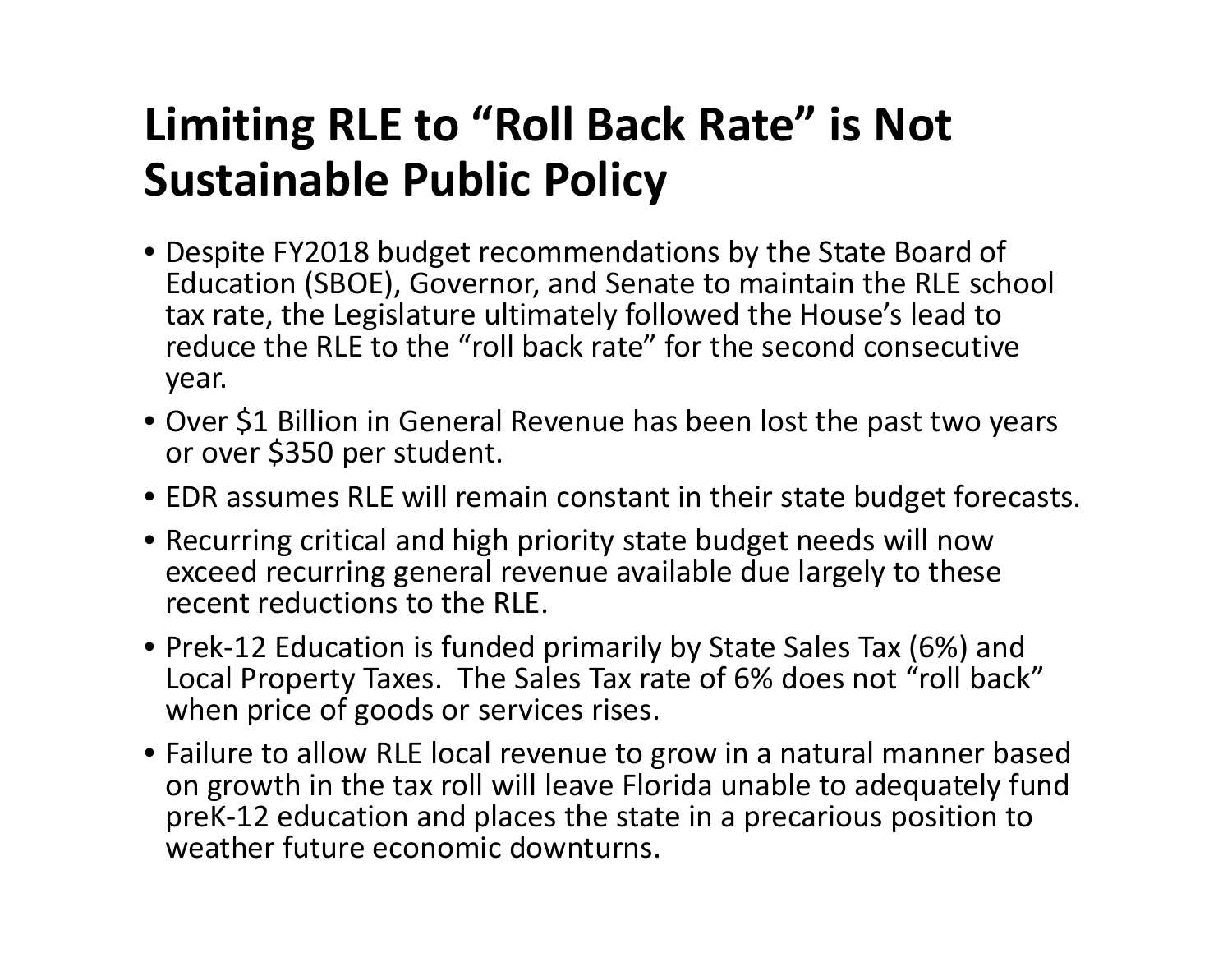### **School Tax Rates Historically Low**

- On average, the total school millage rate is down from 9.289 mills in FY1998 to just 6.564 mills for FY2018.
- **This reduction of 2.725 mills represents <sup>a</sup> 29.34% decrease in school millage rates.**
- At 6.564 mills, school districts are **well below Florida's Constitutional ten mill cap** applicable to all county, municipal, and school purposes.

| <b>Millage Component</b>           | <b>FY1998</b> | <b>FY2018</b> | <b>Variance</b> |  |  |
|------------------------------------|---------------|---------------|-----------------|--|--|
| <b>Required Local Effort (RLE)</b> | 6.529         | 4.316         | $-2.213$        |  |  |
| Discretionary                      | 0.510         | 0.748         | 0.238           |  |  |
| <b>Add'l Discretionary</b>         | 0.250         | 0.000         | $-0.250$        |  |  |
| Local Capital Outlay               | 2.000         | 1.500         | $-0.500$        |  |  |
| <b>Total</b>                       | 9.289         | 6.564         | $-2.725$        |  |  |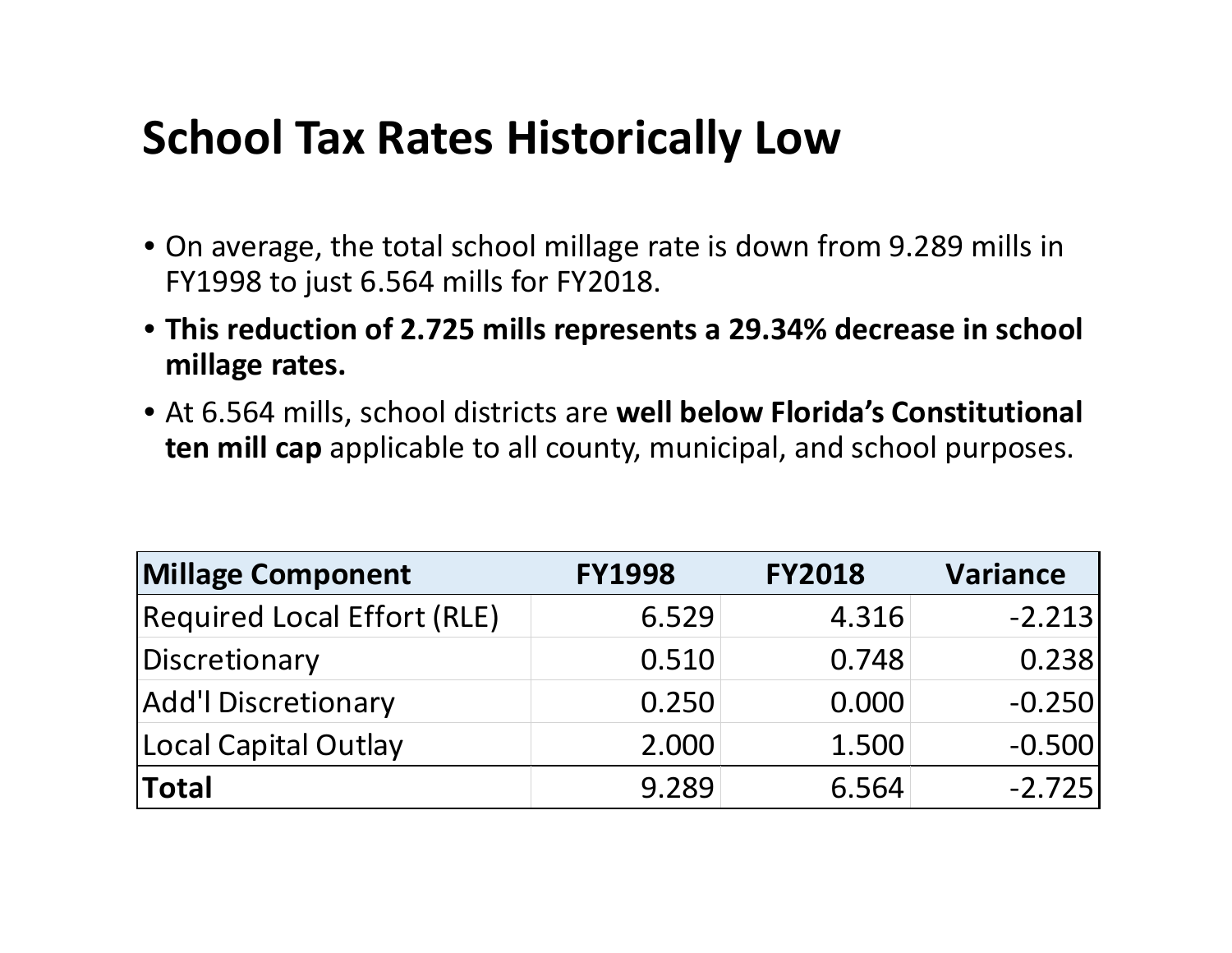### **Homeowner Savings from RLE Roll Back are Minimal**

- A homeowner with an assessed value of \$225,000 and eligible for the \$25,000 school taxes homestead exemption saved \$69 in FY2017 and another \$64 in FY2018 in school taxes as <sup>a</sup> result of reductions to the RLE.
- Savings translate to less than \$6 per month for the average homeowner.
- Conversely, maintaining the RLE for the past two years would have provided over \$1 billion or \$353 per student in preK‐<sup>12</sup> funding.

| <b>Millage Component</b>           | <b>FY2016</b> |    | <b>FY2017</b> | <b>Decrease</b>   |       | <b>FY2018</b>  |       | <b>Decrease</b> |
|------------------------------------|---------------|----|---------------|-------------------|-------|----------------|-------|-----------------|
| <b>Required Local Effort (RLE)</b> | 4.984         |    | 4.638         | $-0.346$          |       | 4.316          |       | $-0.322$        |
| Discretionary                      | 0.748         |    | 0.748         | 0.000             |       | 0.748          | 0.000 |                 |
| <b>Add'l Discretionary</b>         | 0.000         |    | 0.000         | 0.000             | 0.000 |                |       | 0.000           |
| Local Capital Outlay               | 1.500         |    | 1.500         | 0.000             | 1.500 |                |       | 0.000           |
| <b>Total School Tax Rate</b>       | 7.232         |    | 6.886         | $-0.346$          |       | 6.564          |       | $-0.322$        |
| <b>Sample Homeowner</b>            |               |    |               |                   |       |                |       |                 |
| <b>Assessed Value</b>              | \$<br>225,000 | \$ | 225,000       |                   | \$    | 225,000        |       |                 |
| <b>School Homestead Exemption</b>  | \$<br>25,000  | \$ | 25,000        |                   | \$    | 25,000         |       |                 |
| <b>Taxbable Value</b>              | \$<br>200,000 | \$ | 200,000       |                   | \$    | 200,000        |       |                 |
|                                    |               |    |               | <b>Savings</b>    |       | <b>Savings</b> |       |                 |
| <b>Total School Taxes</b>          | \$<br>1,446   | \$ | 1,377         | \$<br><b>(69)</b> | \$    | 1,313          | S     | (64)            |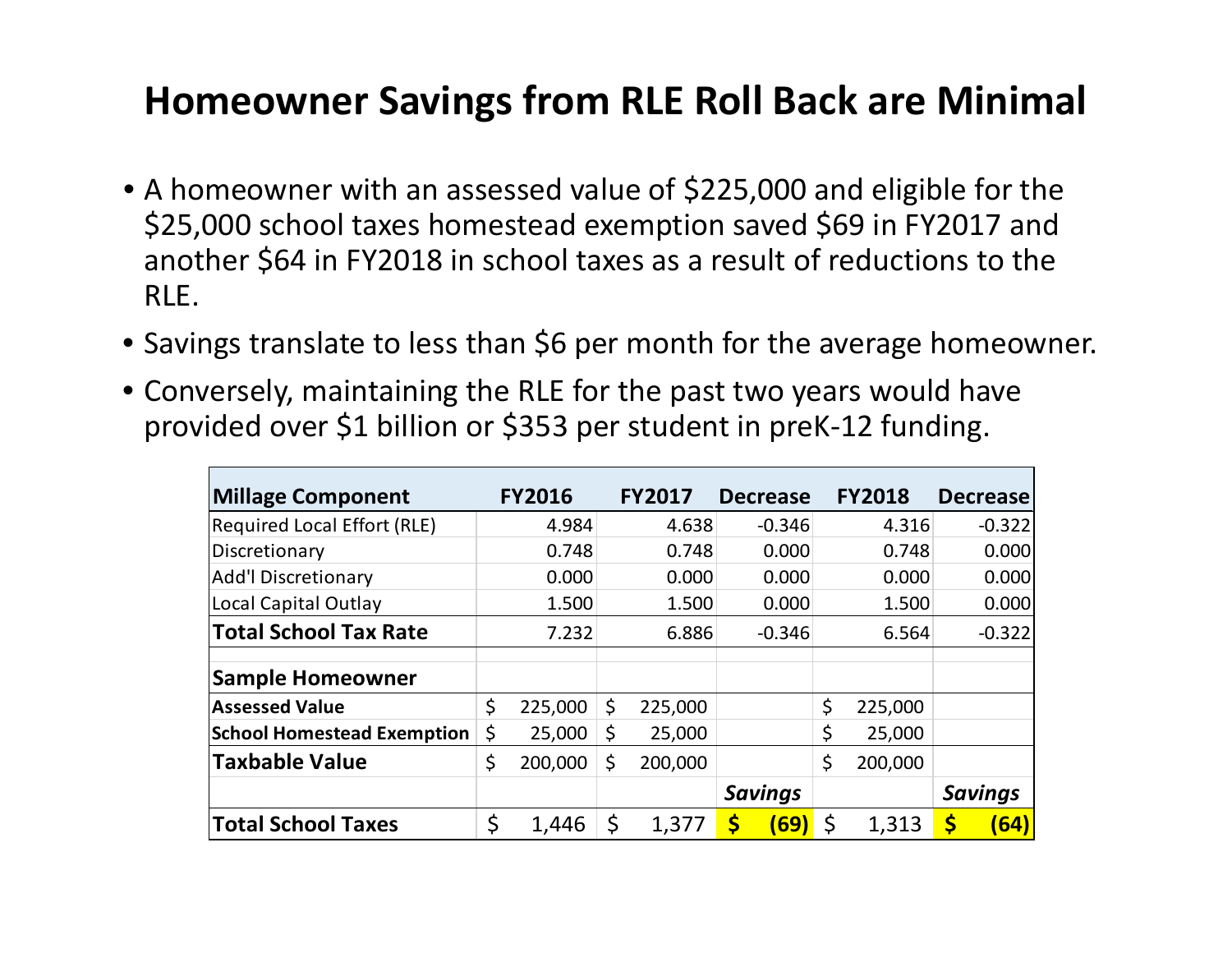### **Inflation Has Significantly Eroded School Funding**



Funding would need to be increased an additional \$841 or 11.5% to \$8,137 per student to offset inflation (CPI).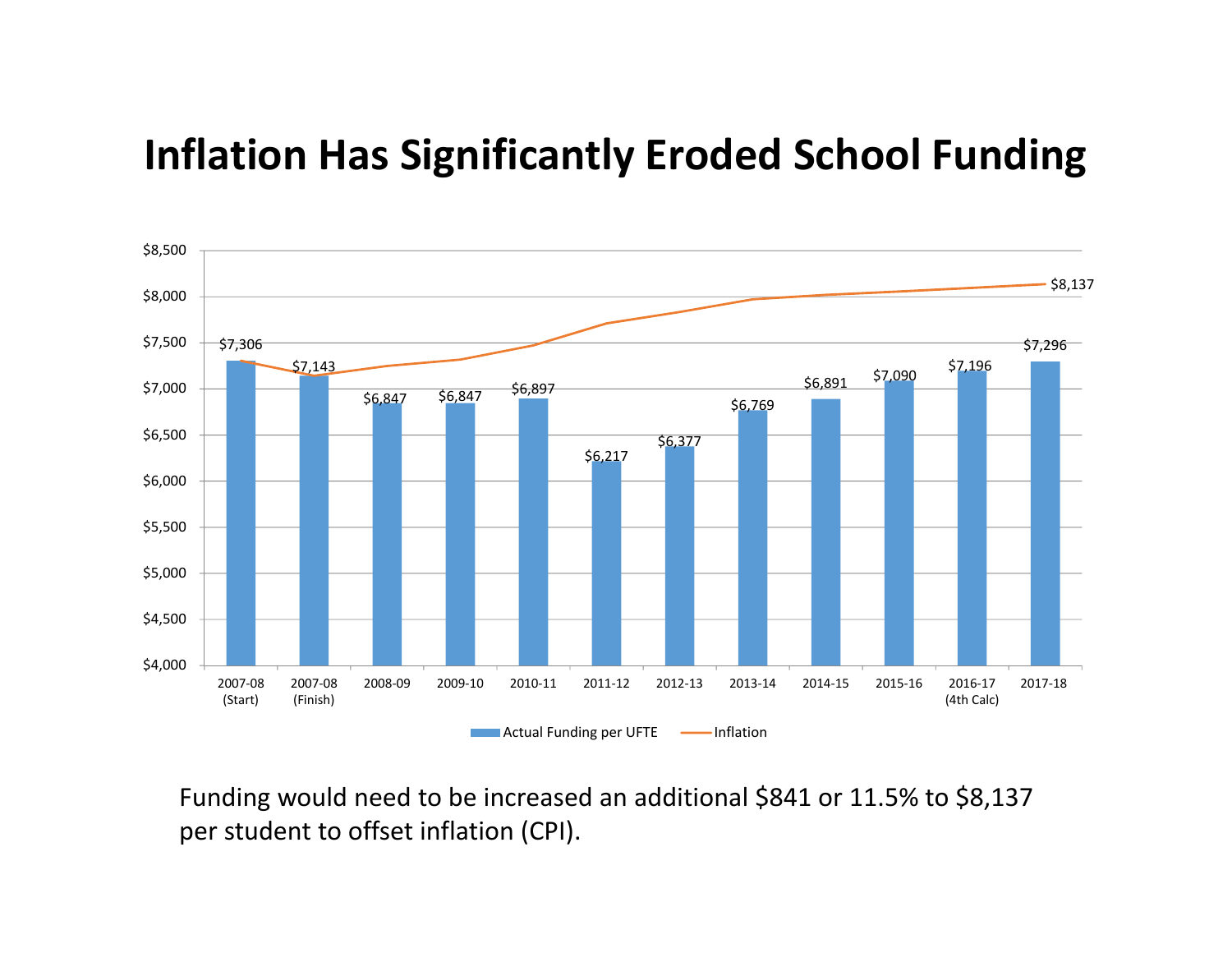#### **Florida's K‐12 Education Spending Ranks 42n<sup>d</sup> in U.S.**



 $\bullet$ ● Florida's K-12 total spending of \$8,755 trails the national average of \$11,000 by 20% or \$2,254 per student.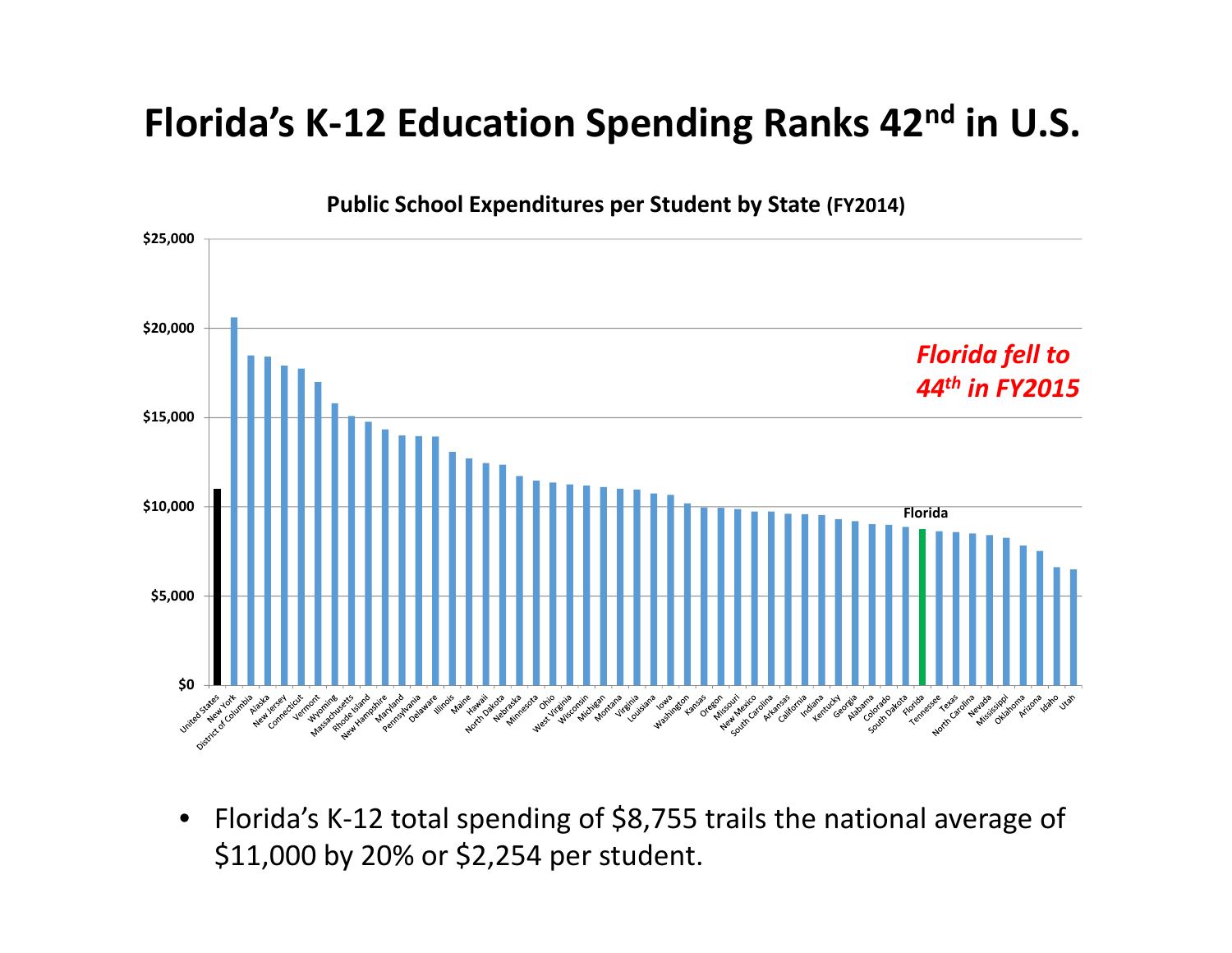### **Legislature's Reduction of Local Capital Outlay Millage has cost school districts \$6.3 billion over past ten years.**



• This figure grows to \$10.7 billion if you consider the revenue lost due to the decline in state property values.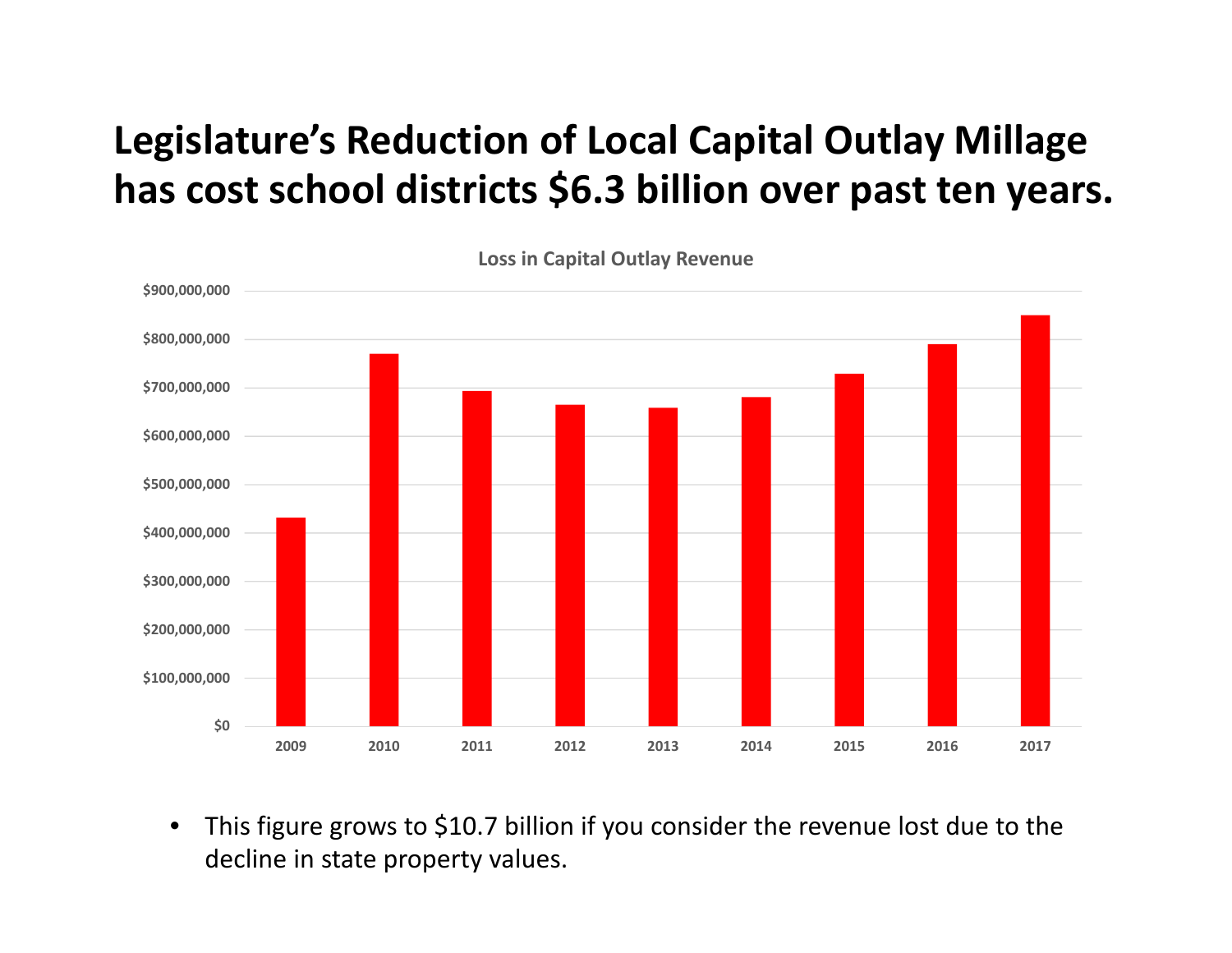### **HB 7069 Prompts Moody's to Issue "Credit Negative"**





Local government - Florida

Florida budget mandates school districts share capital revenues with charter schools, a credit negative

• Moody's concluded "continued charter enrollment growth and the associated loss in capital funding for traditional schools may lead to <sup>a</sup> self‐reinforcing cycle of decreased traditional public school enrollment and decreased revenues available for capital planning under the new legislation."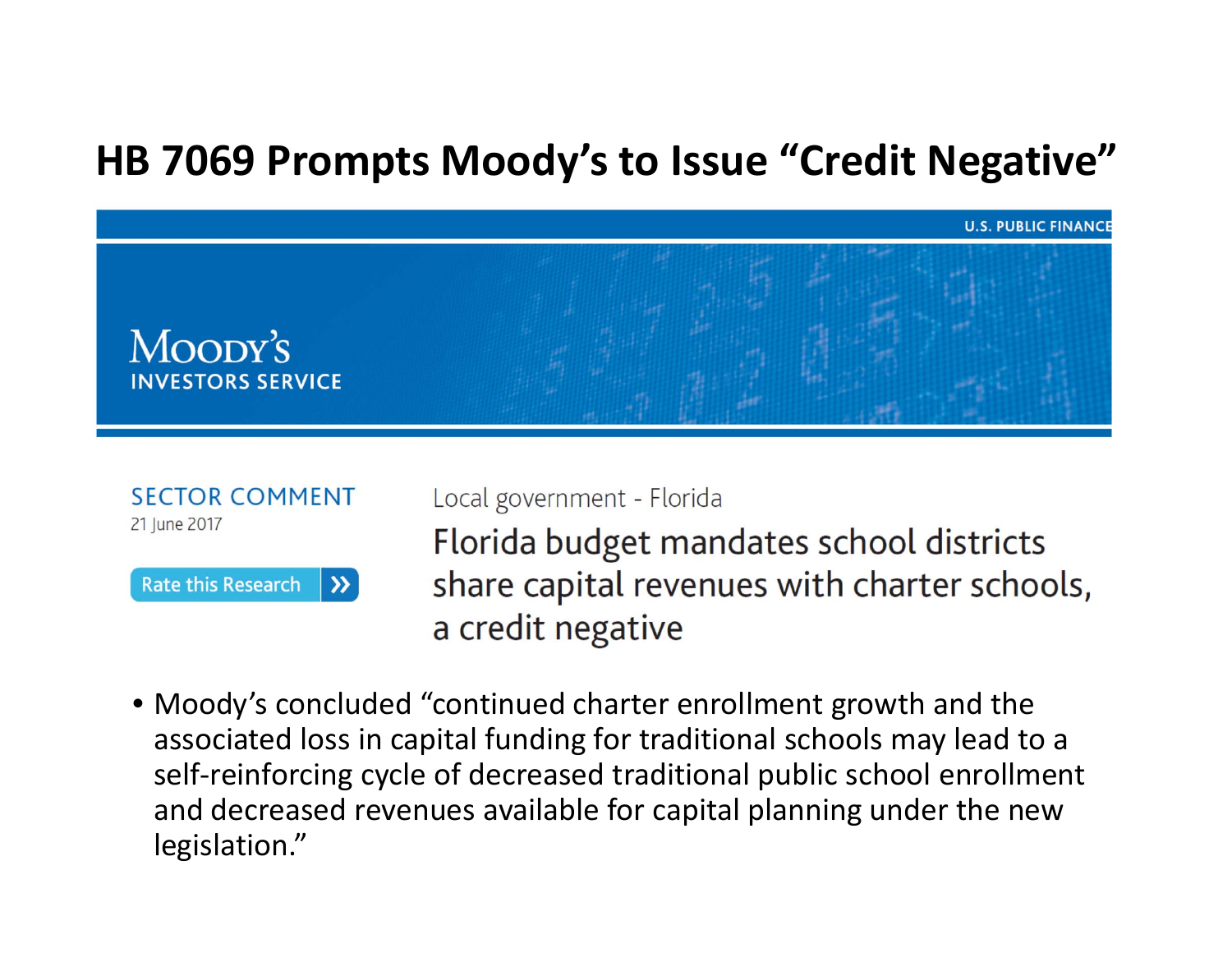# **Traditional and Charter School Capital Needs Greatly Exceed Local Capital Outlay Millage**



**Major Capital Needs vs. Revenue**

- • Authority must be restored to local school boards to levy up to 2.00 mills within their county to meet the capital needs of both traditional and charter public schools.
- • Local school boards are held accountable by their respective communities and should have the authority to be responsive to capital demands.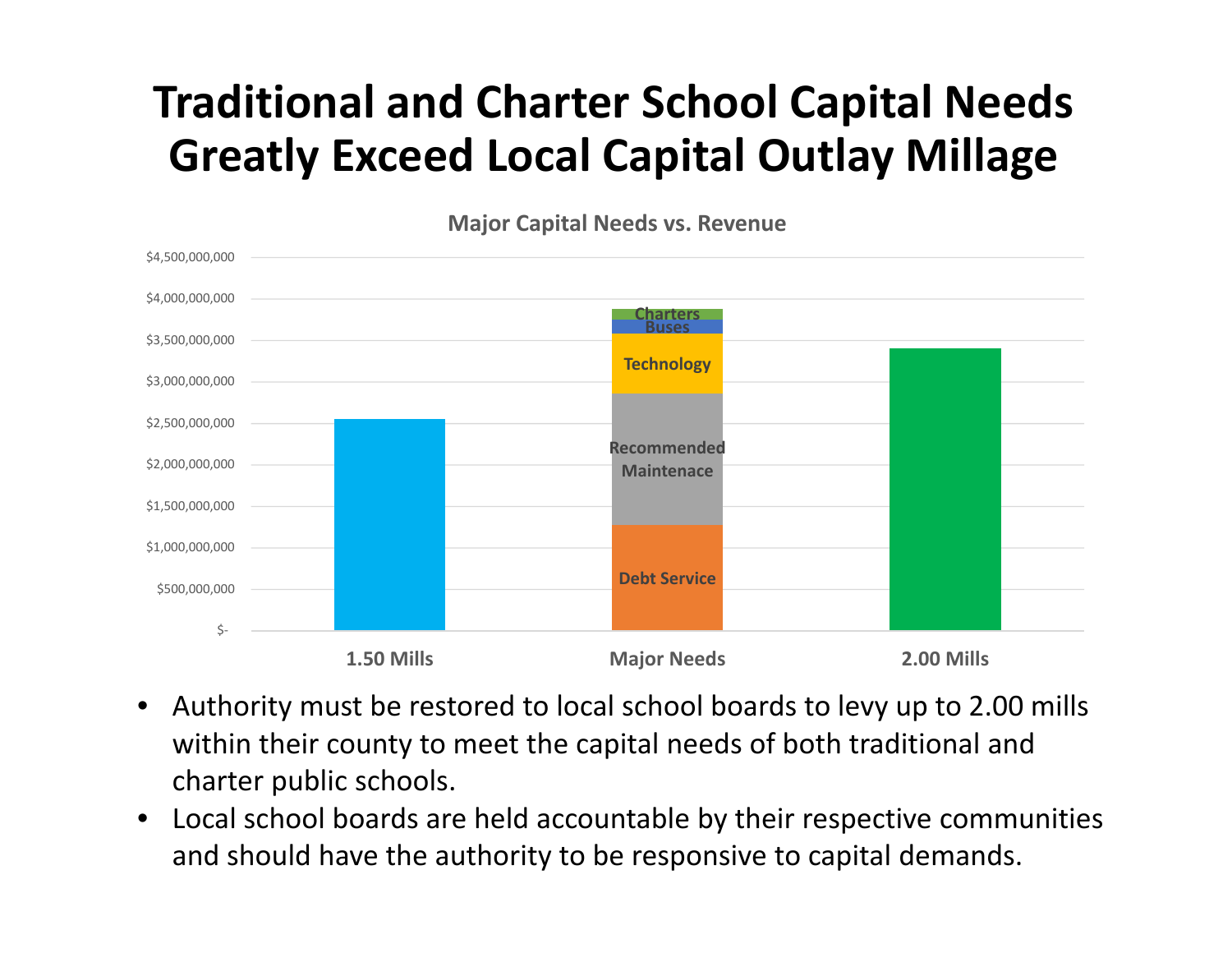### **Florida's Avg. Teacher Salary Ranks 36th in the U.S.**



- $\bullet$  Florida's \$48,992 average salary trails the national average of \$57,379 by nearly 15% or \$8,387 per teacher.
- $\bullet$ • It is important to note the average Florida teacher had over 11 years of experience in FY2015.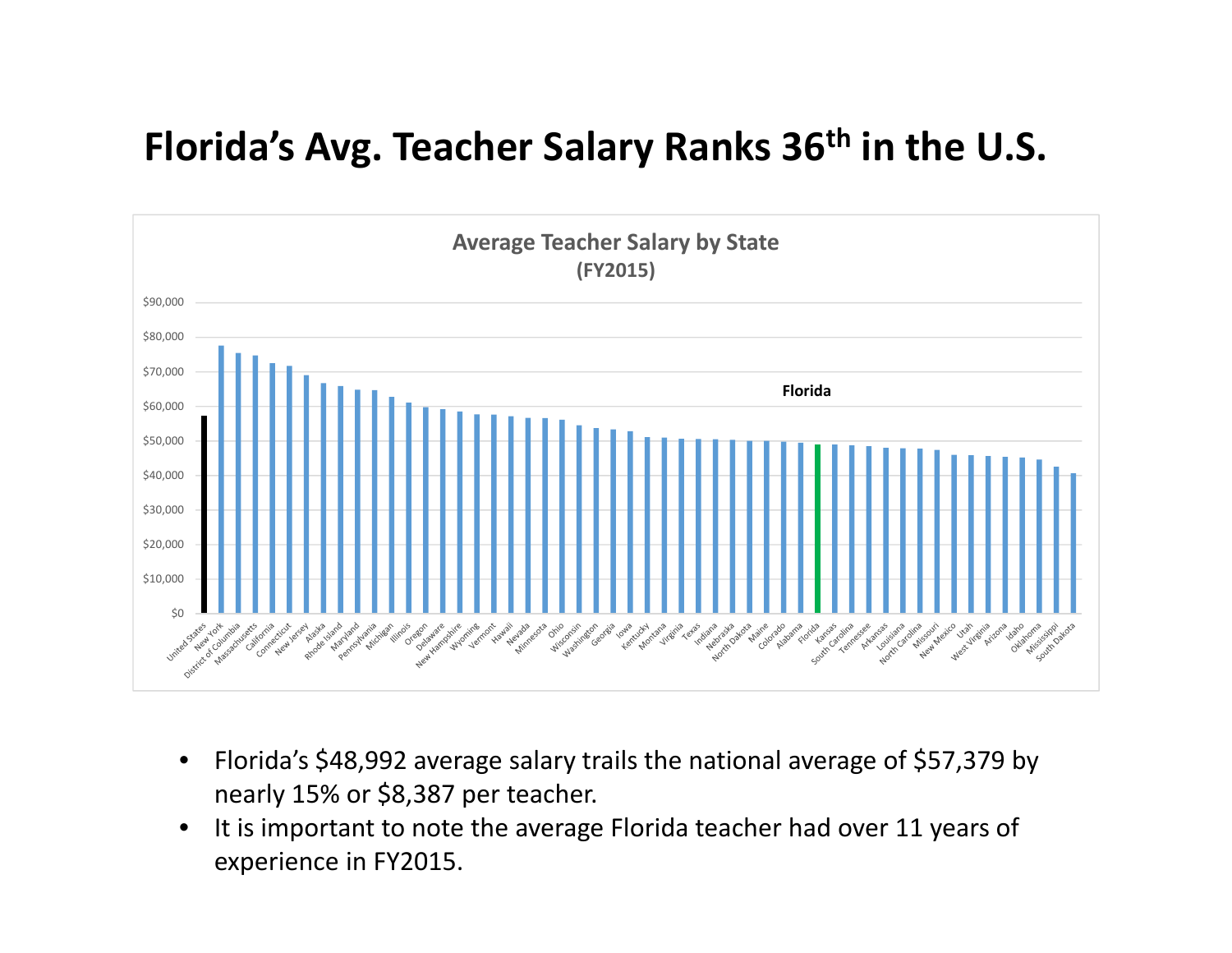### **"Best & Brightest" Program is Not the Answer**

- "Best and Brightest" performance bonuses are somewhat redundant in that current Florida statute (F.S. 1012.22) already differentiates between "effective" and "highly effective" employees and requires raises to be awarded based on performance.
- "Best and Brightest" Program is limited to "classroom teachers" as defined in F.S. 1012.01(2)(a), excluding <sup>a</sup> large number of instructional personnel such as media specialists, guidance counselors, and resource teachers, along with assistant principals and other school support employees.
- A better way to go is the approach Governor Rick Scott and the Legislature took during the 2013 regular session to create <sup>a</sup> \$480 million Teacher Salary Allocation categorical within the FEFP that provided teachers <sup>a</sup> \$2,500 recurring salary increase on average.
- Future initiatives to improve teacher or school administrator compensation should be included within the BSA or FEFP and provide for a recurring increase in compensation that is FRS eligible.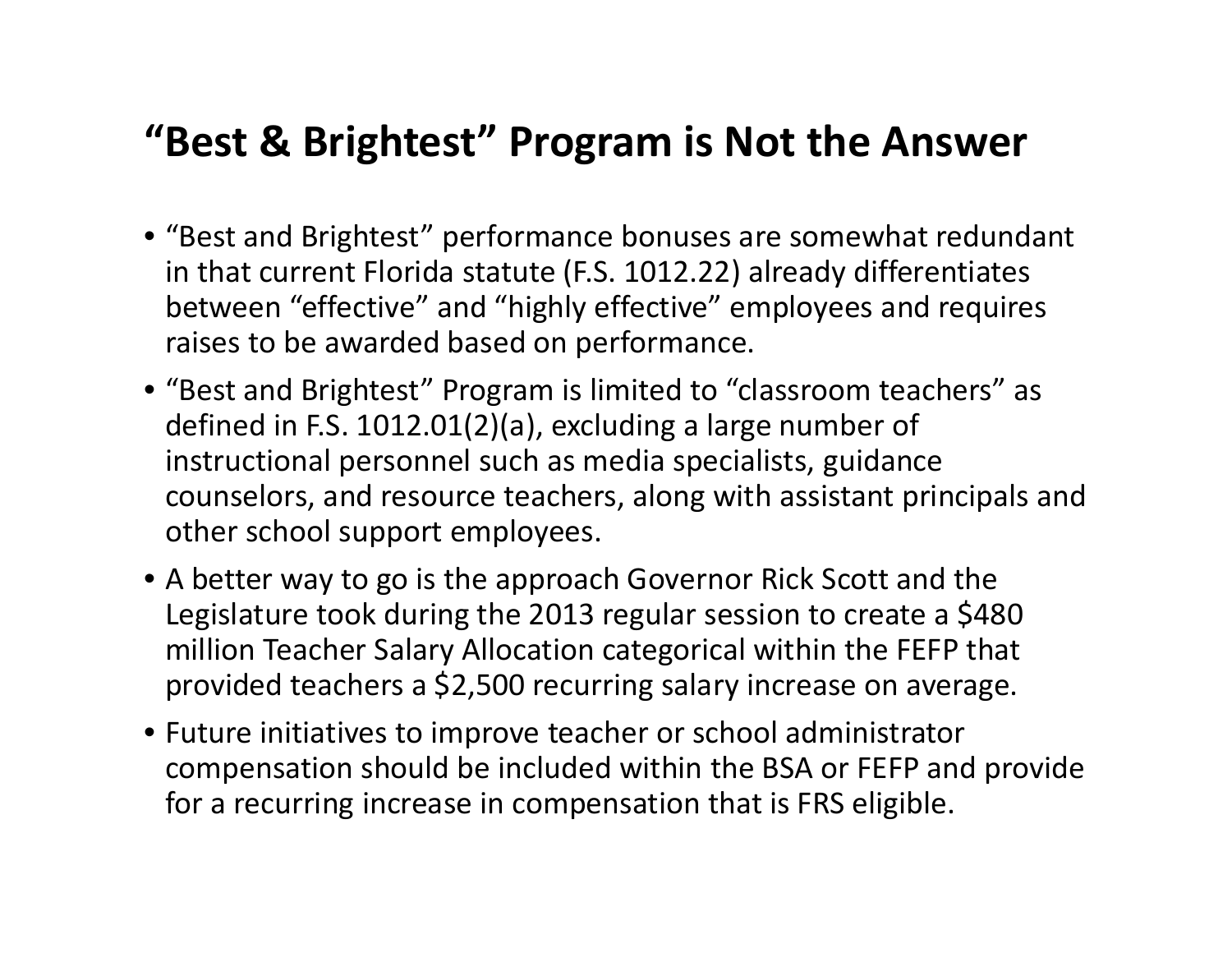## **Finance Council Recommendations:**

- **1. Maintain current Required Local Effort** (RLE) local school tax rate of 4.316 mills to help fund meaningful increase to Base Student Allocation (BSA) as Florida's tax base grows year to year.
- **2. Restore Local Capital Outlay Millage (LCOM) Authority to 2.00 Mills** to local school boards allowing them to meet the needs of both traditional and charter schools within their county.
- **3. Provide adequate funding to significantly increase teacher salaries** on <sup>a</sup> recurring basis and move Florida closer to the national average teacher salary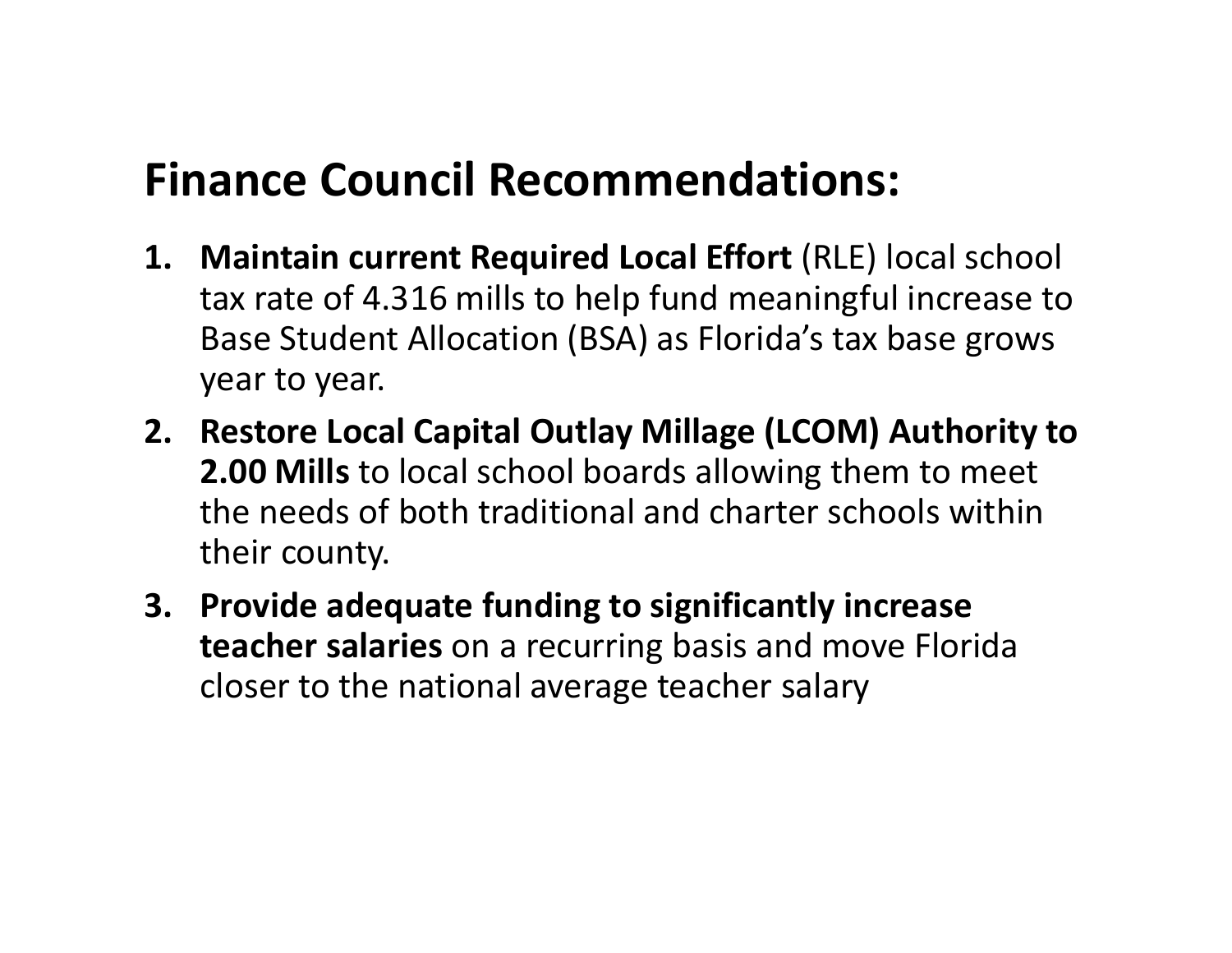#### **More Representation Needed in State Budget Process**

- Both the 2017 legislative regular and special session resulted in <sup>a</sup> few people in leadership positions dictating the state budget and <sup>a</sup> conforming bill (HB 7069) with far reaching implications.
- A more representative approach is needed in 2018 to help ensure Floridians have <sup>a</sup> viable future, particularly the 2.8 plus million students entrusted to us for <sup>a</sup> "**high quality**" education.
- Funding is not the only required ingredient to sustain and improve education, but it is <sup>a</sup> critical necessity for which there is no substitute.

#### **Constitution of the State of Florida – Article IX, Section 1**

The education of children is <sup>a</sup> fundamental value of the people of the State of Florida. **It is, therefore, <sup>a</sup> paramount duty of the state to make adequate provision for the education of all children residing within its borders.** Adequate provision shall be made by law for <sup>a</sup> uniform, efficient, safe, secure, and **high quality system of free public schools** that allows students to obtain <sup>a</sup> high quality education and for the establishment, maintenance, and operation of institutions of higher learning and other public education programs that the needs of the people may require.